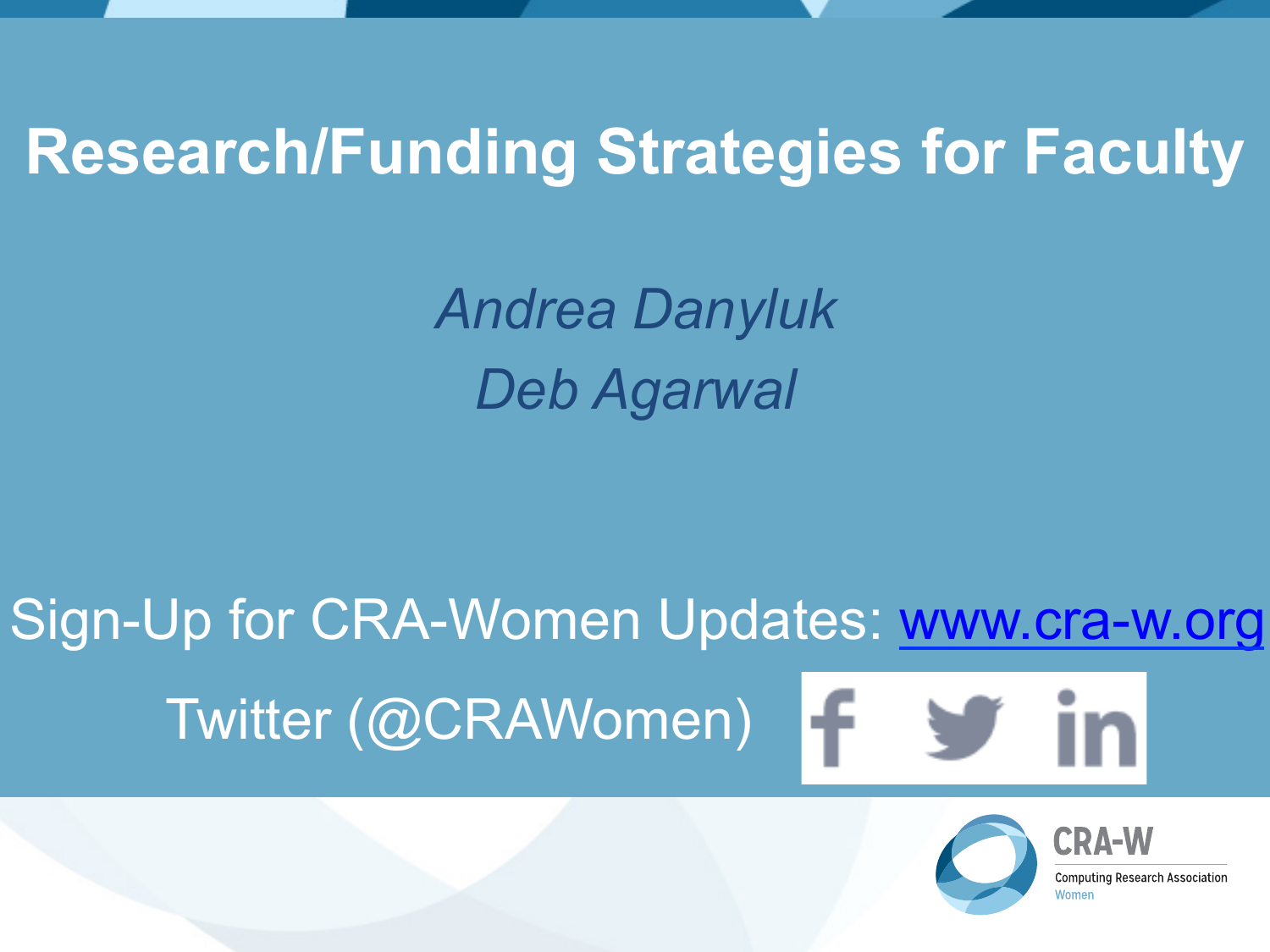### **This session for:**

### **New Faculty Grad Students planning to be faculty**



**Computing Research Association**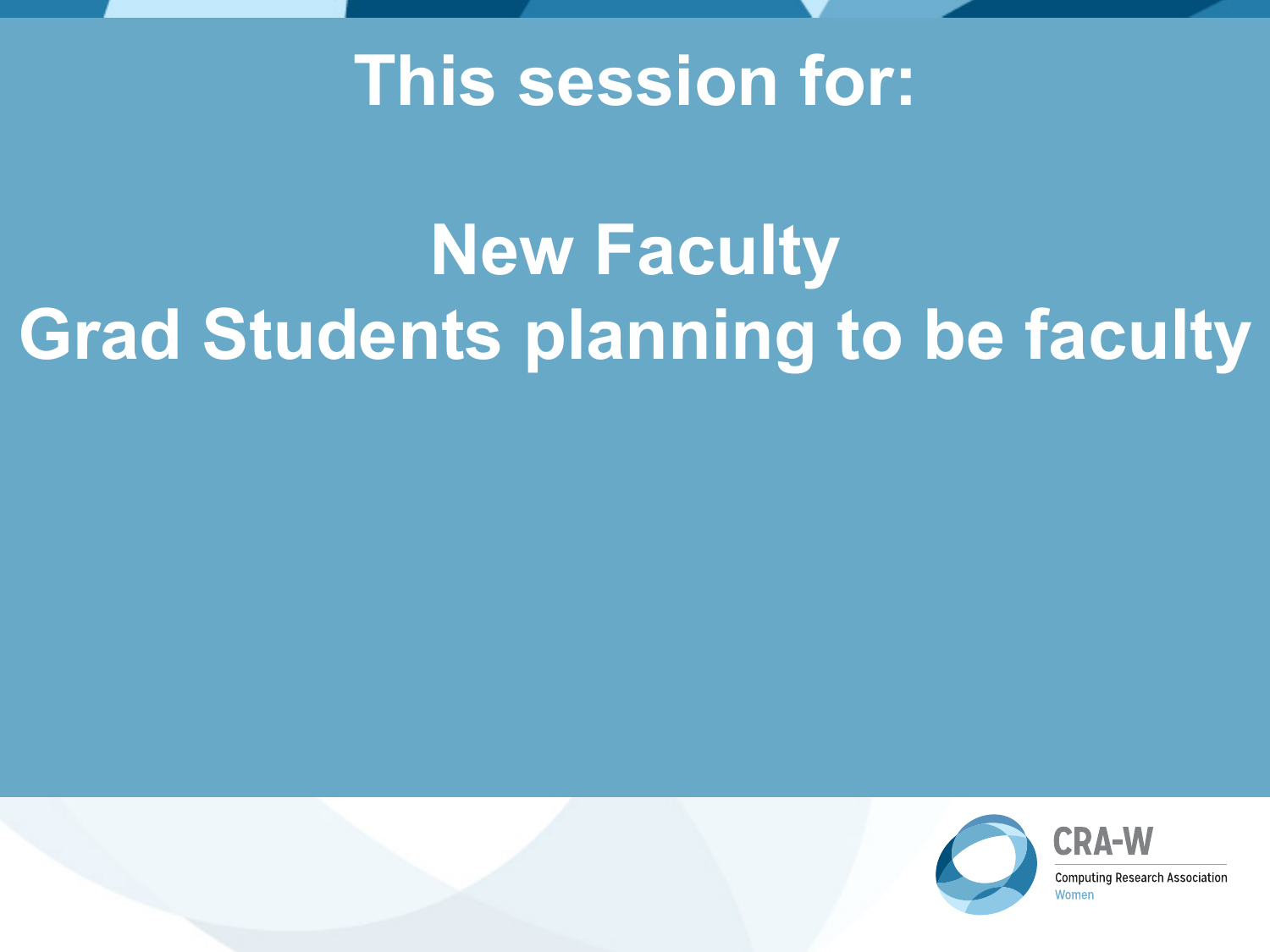### **CRA-W Programs inspire and increase the success of women & minorities in computing**

#### **600+** students & PhD researchers every year **from 250** U.S. institutions **CRA-W**

**Computing Research Association**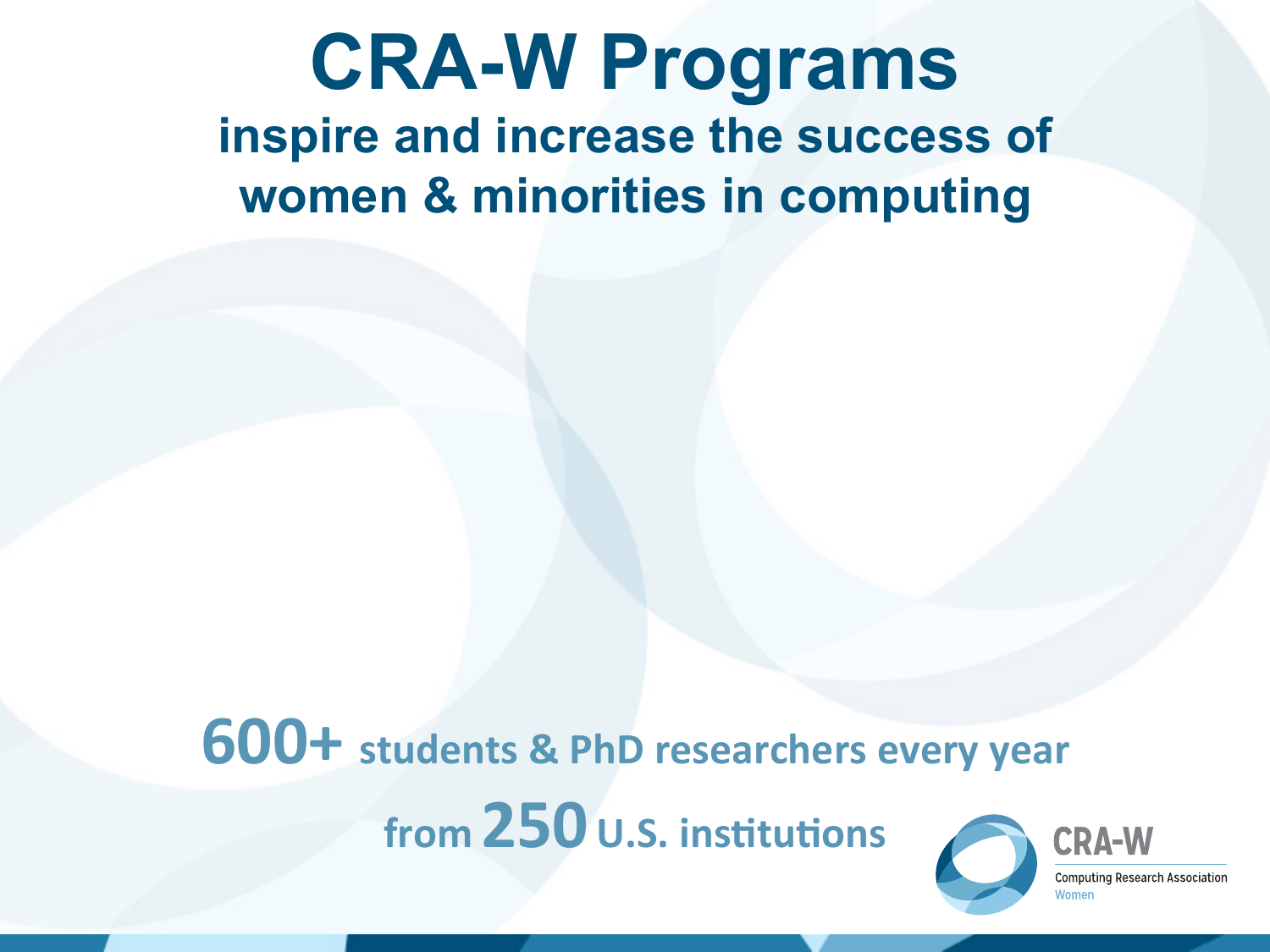### **What does CRA-W do? Individual & Group Research Mentoring**

**Undergrads:** Undergraduate Research Experiences **Undergrads:** Distinguished Lecture series/role models **Grad Cohort:** Group mentoring of graduate students **Grad Students:** Discipline Specific Research workshops **Academics/PhD Researchers:** Group mentoring for early and mid career @ CMW, Grace Hopper, and Tapia

**Academic careers** 

Undergraduates **Graduate Students** 

**Industry/government labs** 

**600+ students & PhDs a year** 



Research Association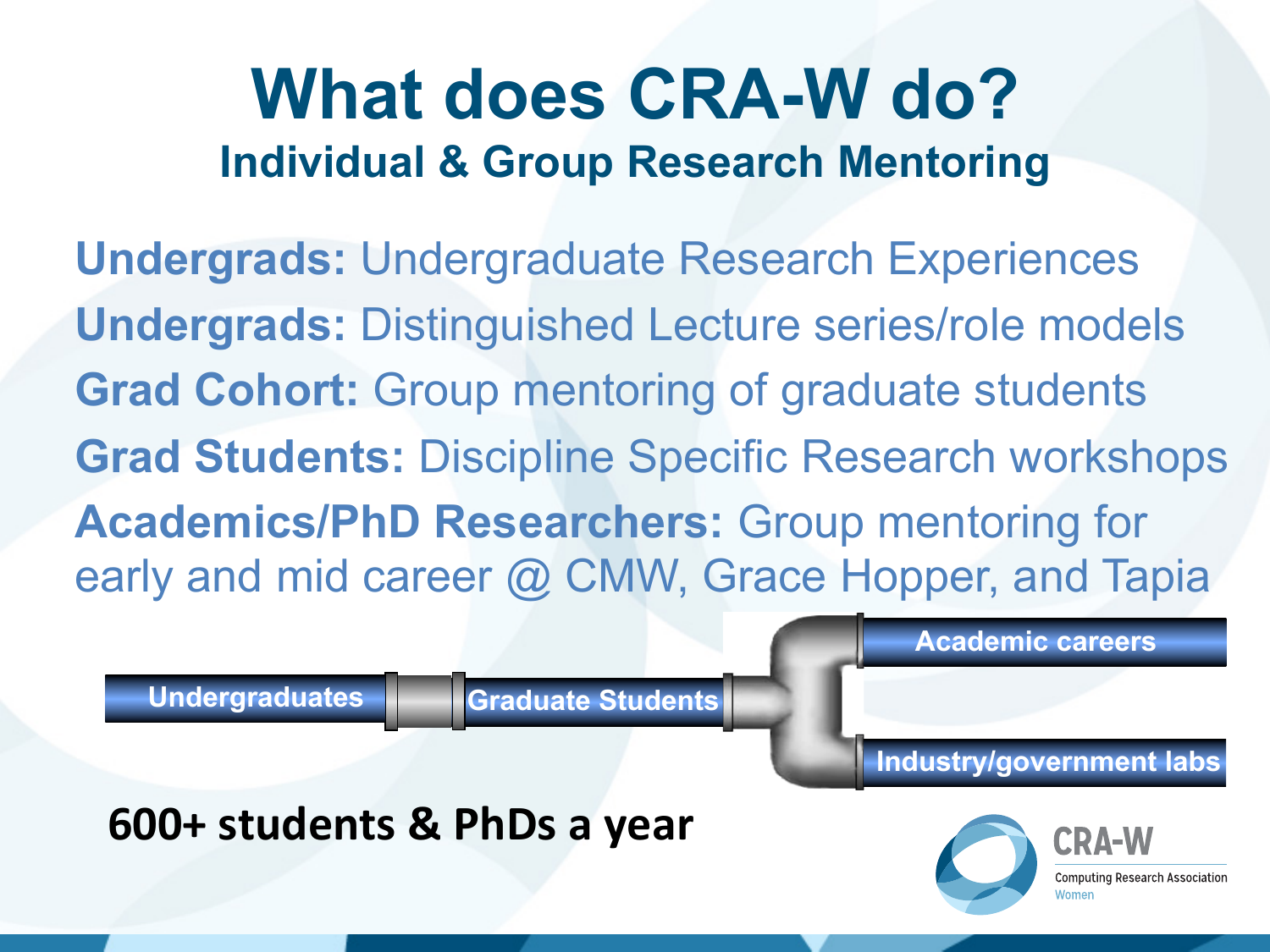### **Know Your Institution's Priorities**

- What are its promotion priorities?
	- Relative weights of research, teaching, service?
	- How do publications, grants, collaborations, numbers of students graduated fit into the mix?
	- What counts as scholarship?
- Where to find priorities set out?
	- Evaluation and Promotion Guidelines
	- Mission Statements / Strategic Plans
	- Role models and mentors
- How to use them:
	- Prioritize your agenda/needs (especially time) in light of institutional priorities

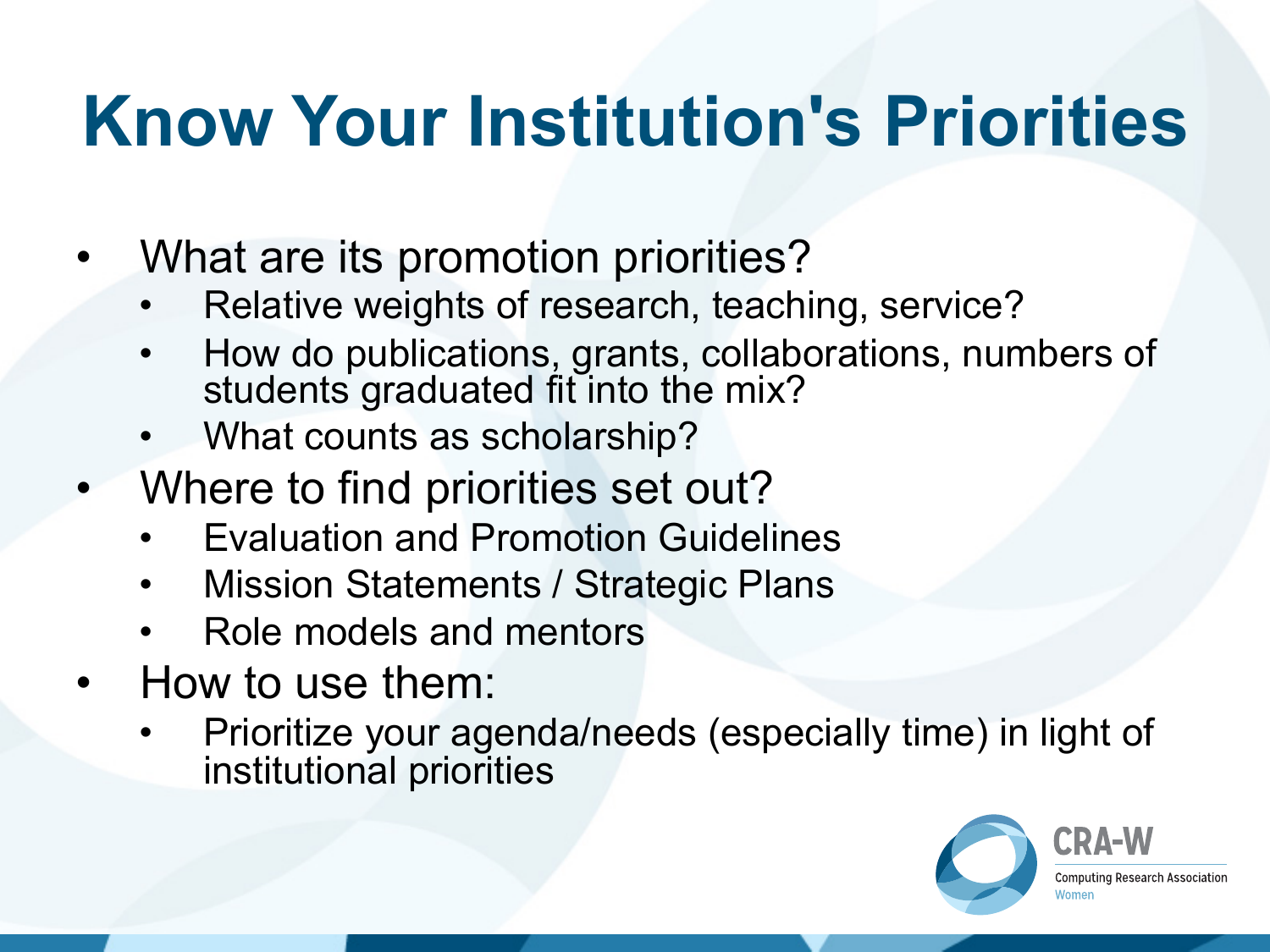### **Defining a Research Program**

What is the overall theme of your work? What do you have a PASSION to do? What are your short, medium, and long-term goals? What steps do you need to take now and in the future to meet those goals?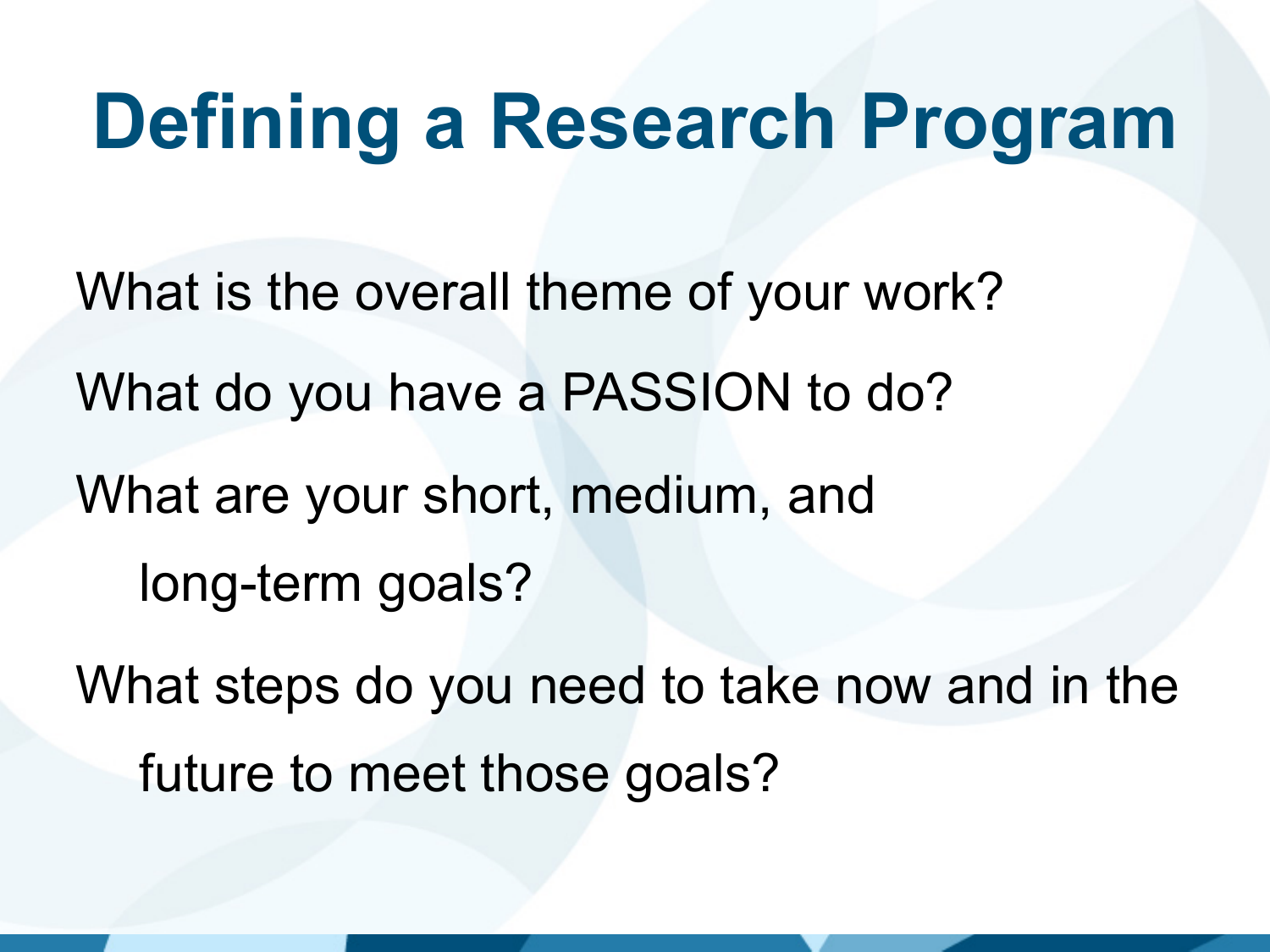### **Defining a Research Theme: An Exercise**

Get out a piece of paper.

Come up with 1‐2 sentences describing your research theme.

Spend 1 – 2 minutes

How?

Use a mindmap

Pick your favorite papers and think about what they have in common

Look for ways your students' projects connect Does this fit your institution's view of research? Use this theme as a way to prioritize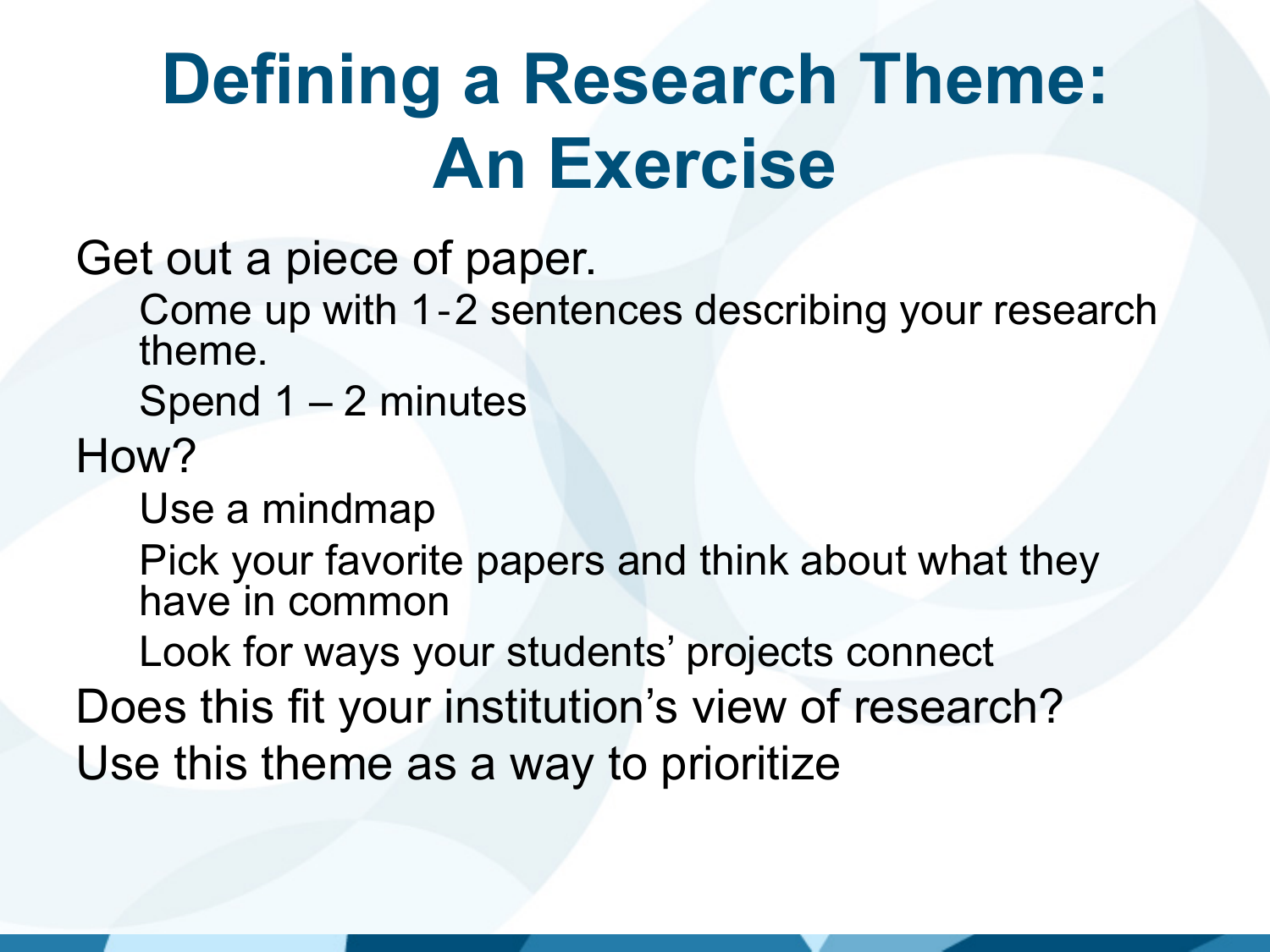### **Starting a Research Program: Research University**

- **Funding Opportunities** 
	- NSF, NIH
	- Small and large companies
	- DOD, DOE, NASA, other government agencies
	- Clare Booth Luce, Mellon, other foundations
	- **Consulting**
	- Negotiate a great start-up package
- Opportunities for developing a research program
	- Organize workshops, tutorials, etc.
	- Teach special topics courses, seminars, lead reading groups
	- Write survey articles and books

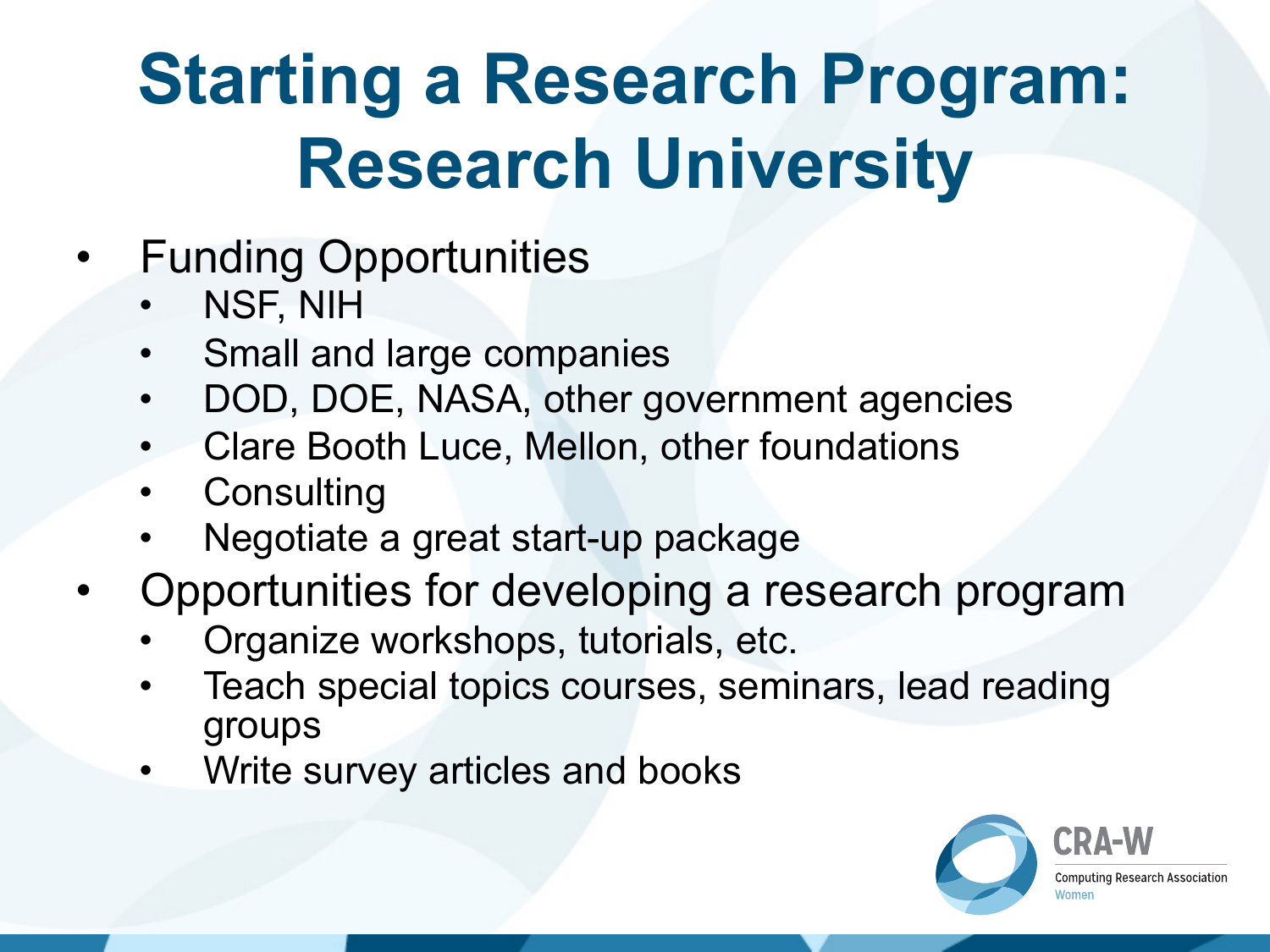### **Starting a Research Program: Teaching-focused / Undergrad Institution**

- Funding Opportunities
	- Disciplinary research: same as for research university
	- CS Education research: NSF
	- SIGCSE special project grants
	- CRA-W CREU program
- Opportunities for developing a research program
	- Closely integrate teaching and scholarship
	- Write textbooks
	- Organize workshops, tutorials, etc.

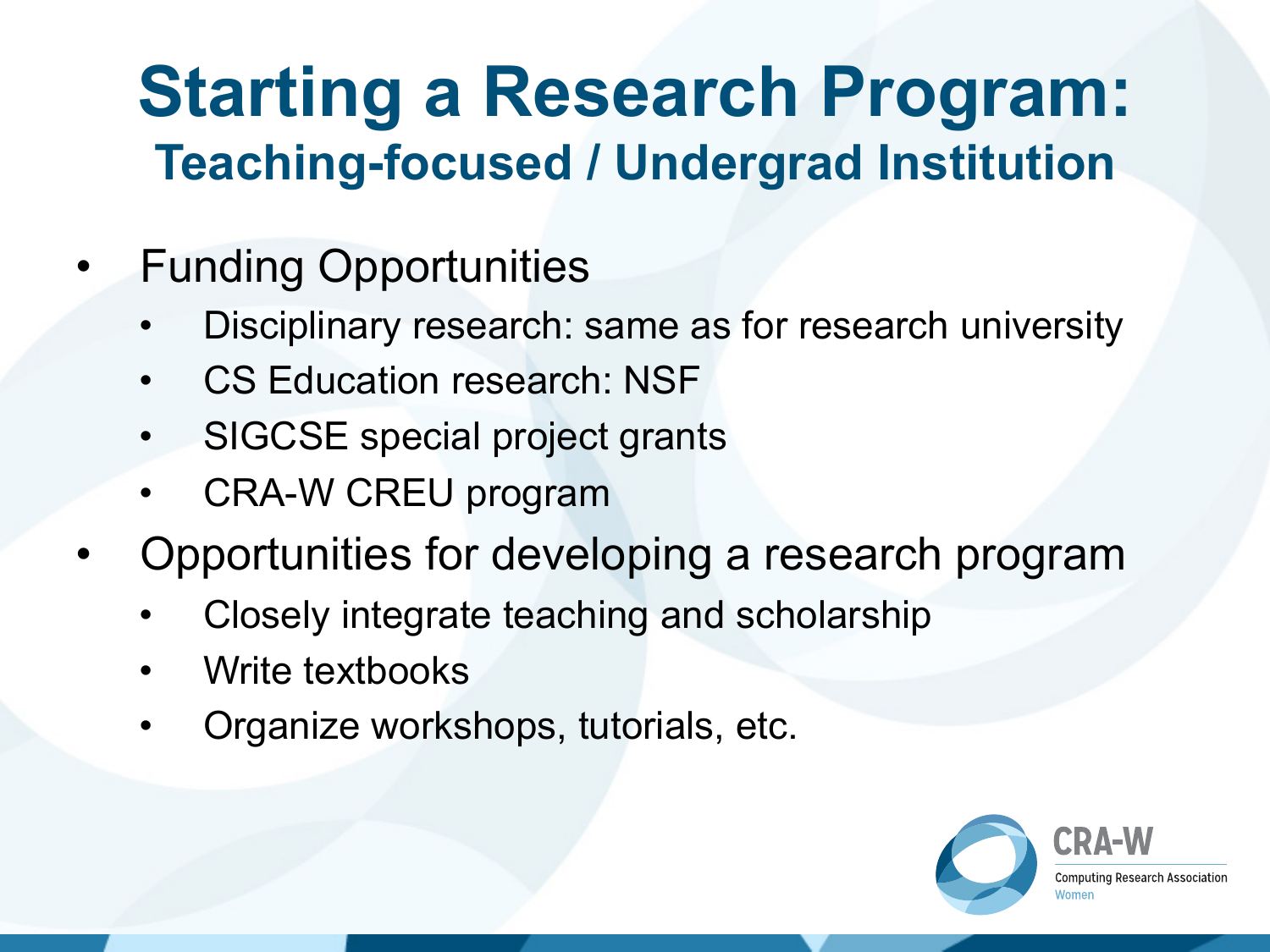### **Enabling a Successful Research Program**

- Funding
- Reputation
- Collaboration
- Time

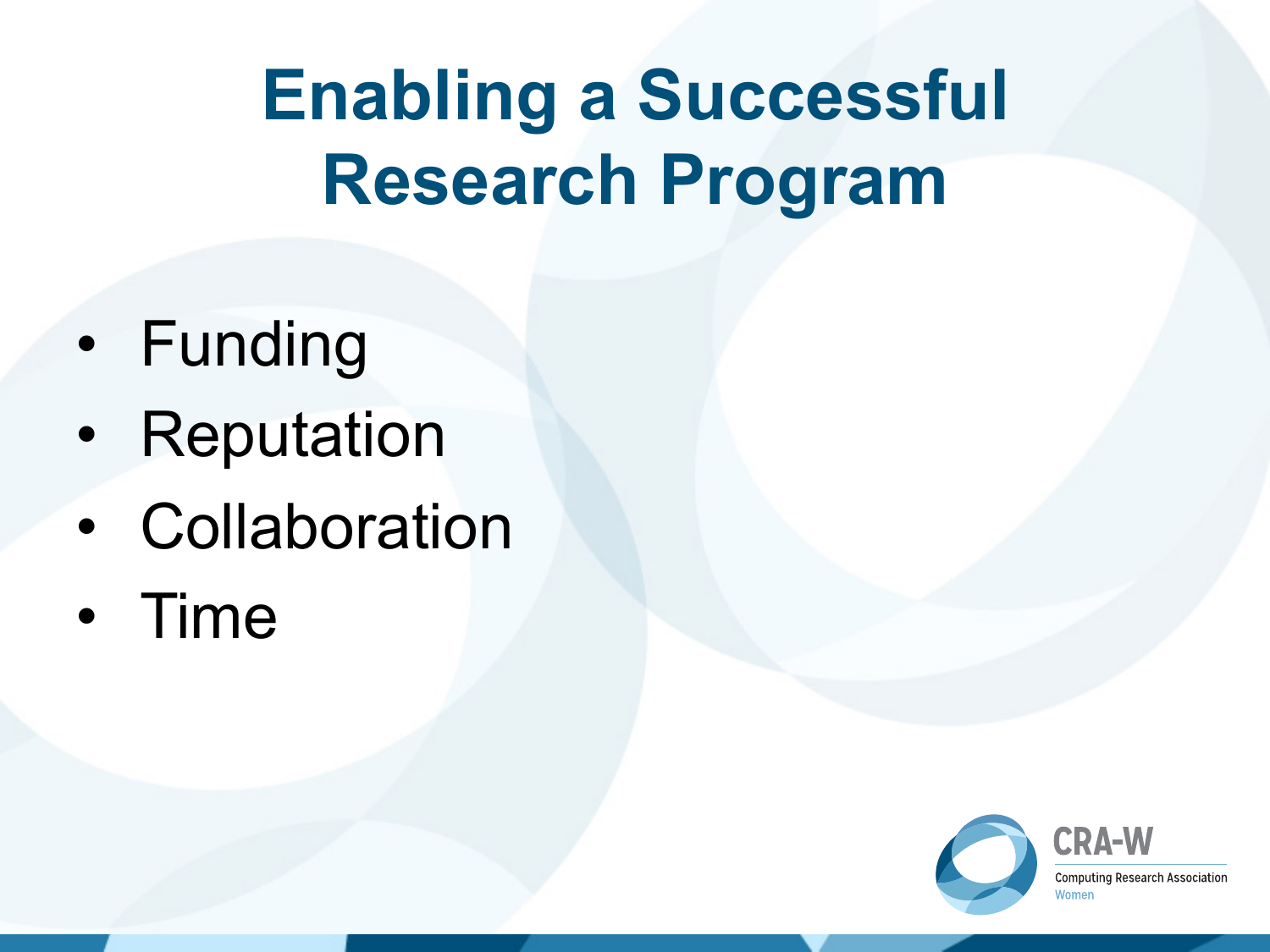### **Funding: What Can It Support?**

- **Students**
- Summer salary
- Course release
- Equipment / Supplies
- Travel to conferences / meetings

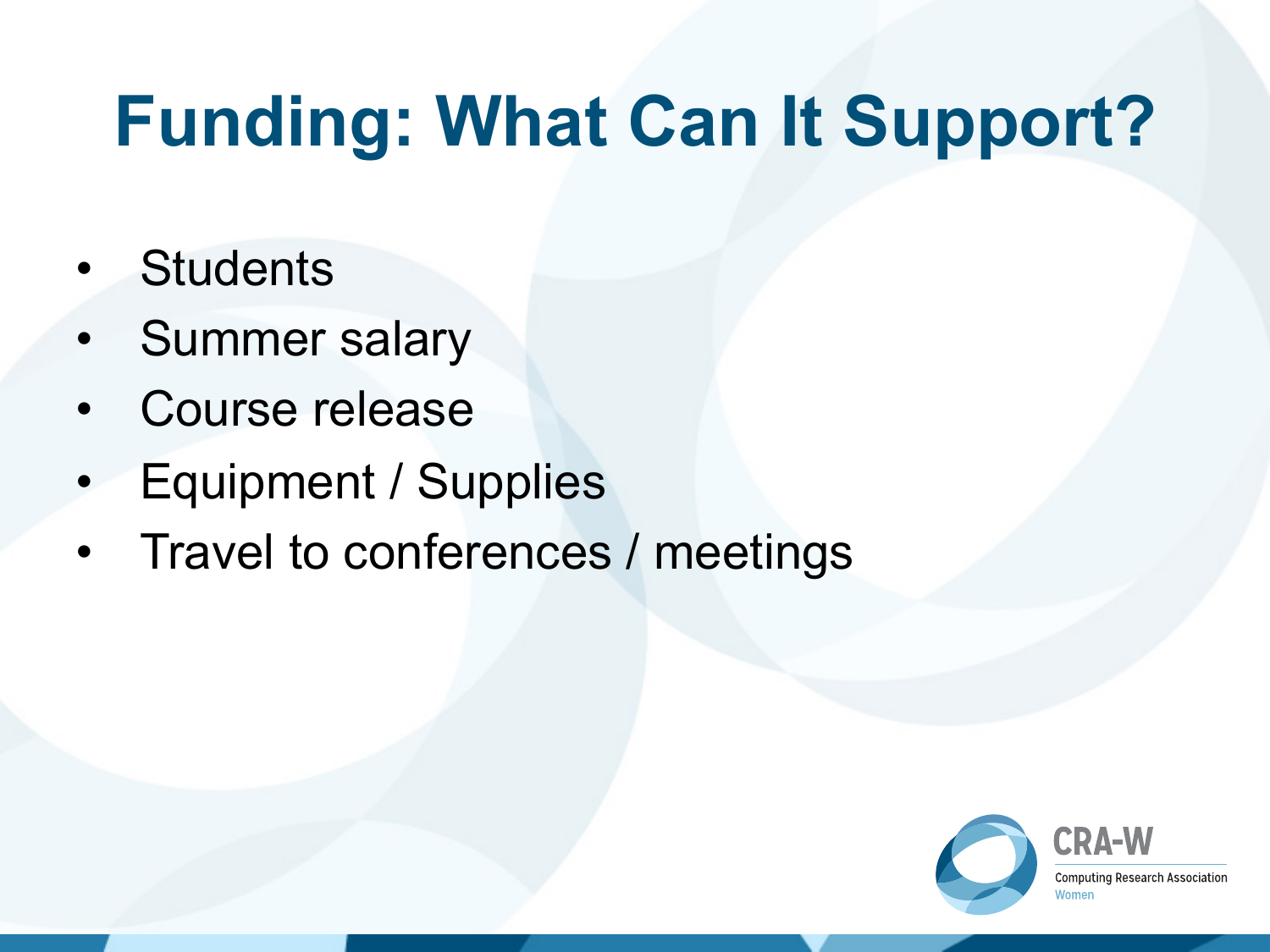## **Develop Proposals**

- Look for new proposal opportunities
	- Early career proposal calls (DOE, DOD + NSF)
	- Opportunities to collaborate
	- Internal funding grants and travel grants
	- Faculty Fellowships: NASA, Microsoft etc.
- Review some proposals (but not too many)
- Run high-level plans by program directors
- Learn the rules and constraints of your organization with respect to funding
	- Human subjects, environmental etc.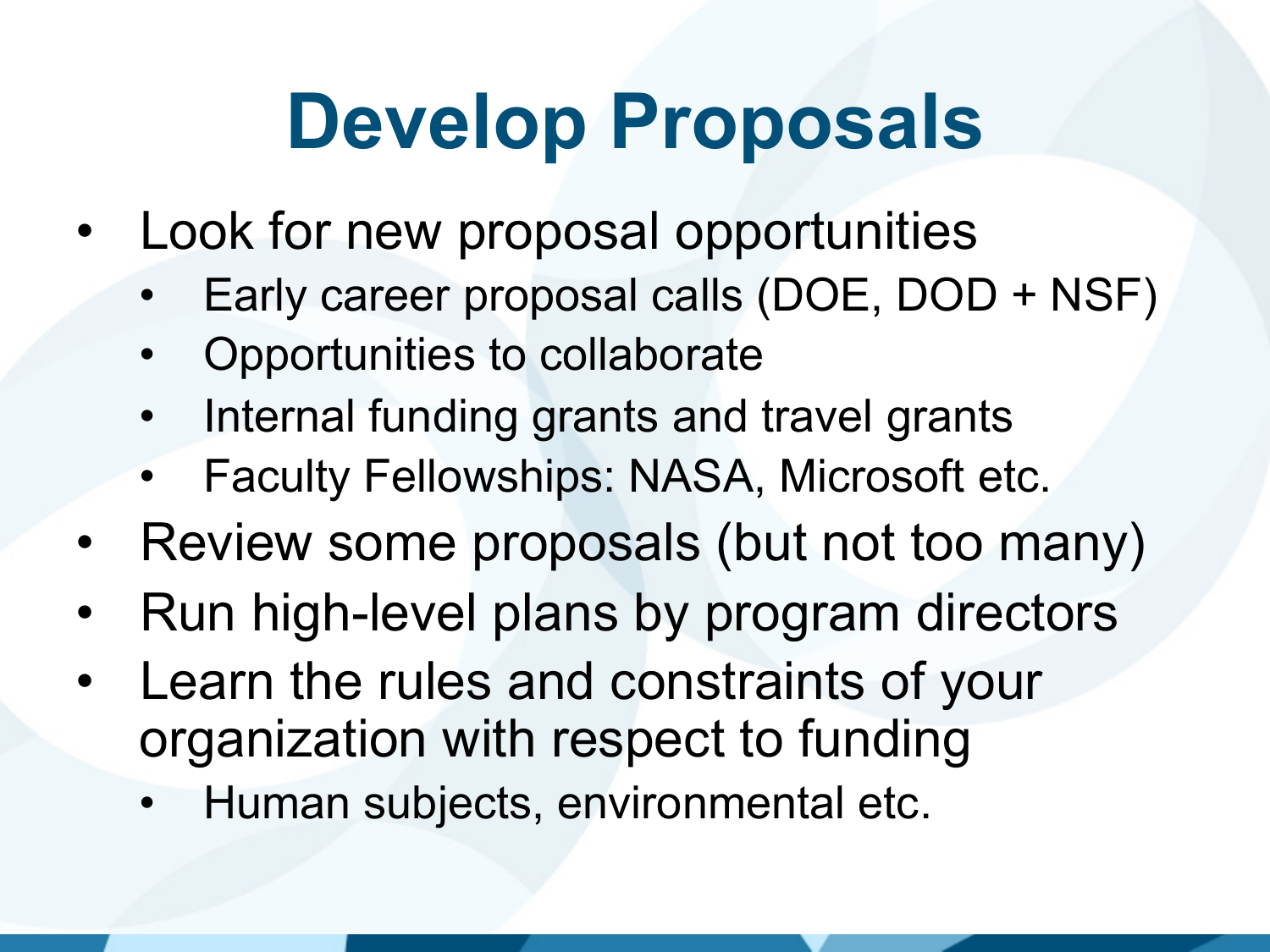### **Top 10: How to Write a Bad Proposal**

- 1. Submit a research paper as a proposal
- 2. Make the scope too large
- 3. Make the scope too small
- 4. Ignore agency's mission / history
- 5. Keep your best ideas for later
- 6. Ignore RFP details
- 7. Wait until the last minute
- 8. Submit scope to 2 agencies simultaneously
- 9. Grab as much budget for yourself as possible 10.Give up after first rejection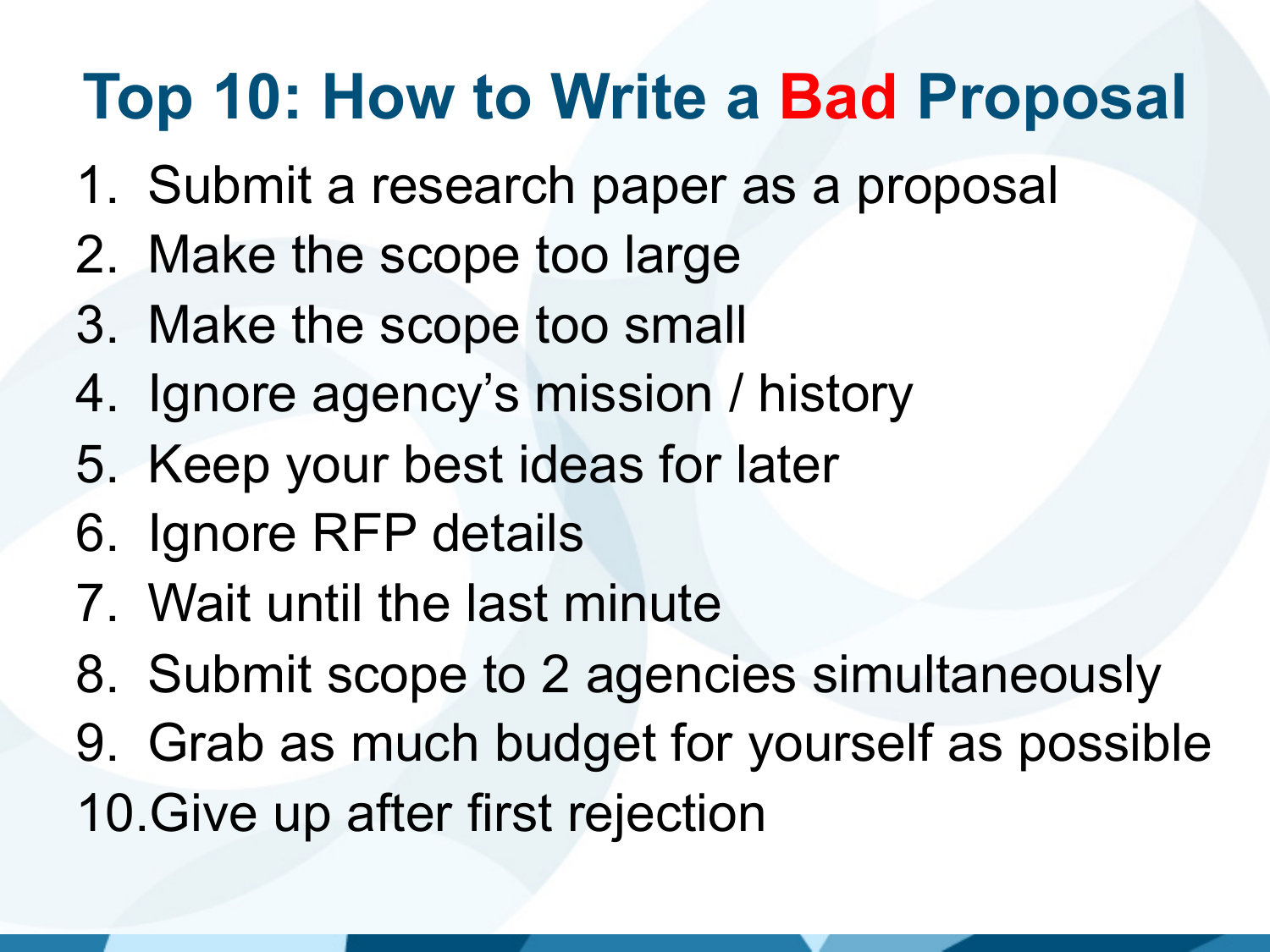# **Proposal Writing DOs**

- Include an executive summary
- Provide adequate explanation & highlight the significance/need – reviewers are technical peers – maybe not in your specialization though
- Make it clear you know the literature
- Have a hook
- Ask an experienced investigator to critique your proposal
- Keep within agency guidelines for proposal format & content
- Read abstracts of awards; read proposals and reviews of successful proposals
- Volunteer to be a reviewer

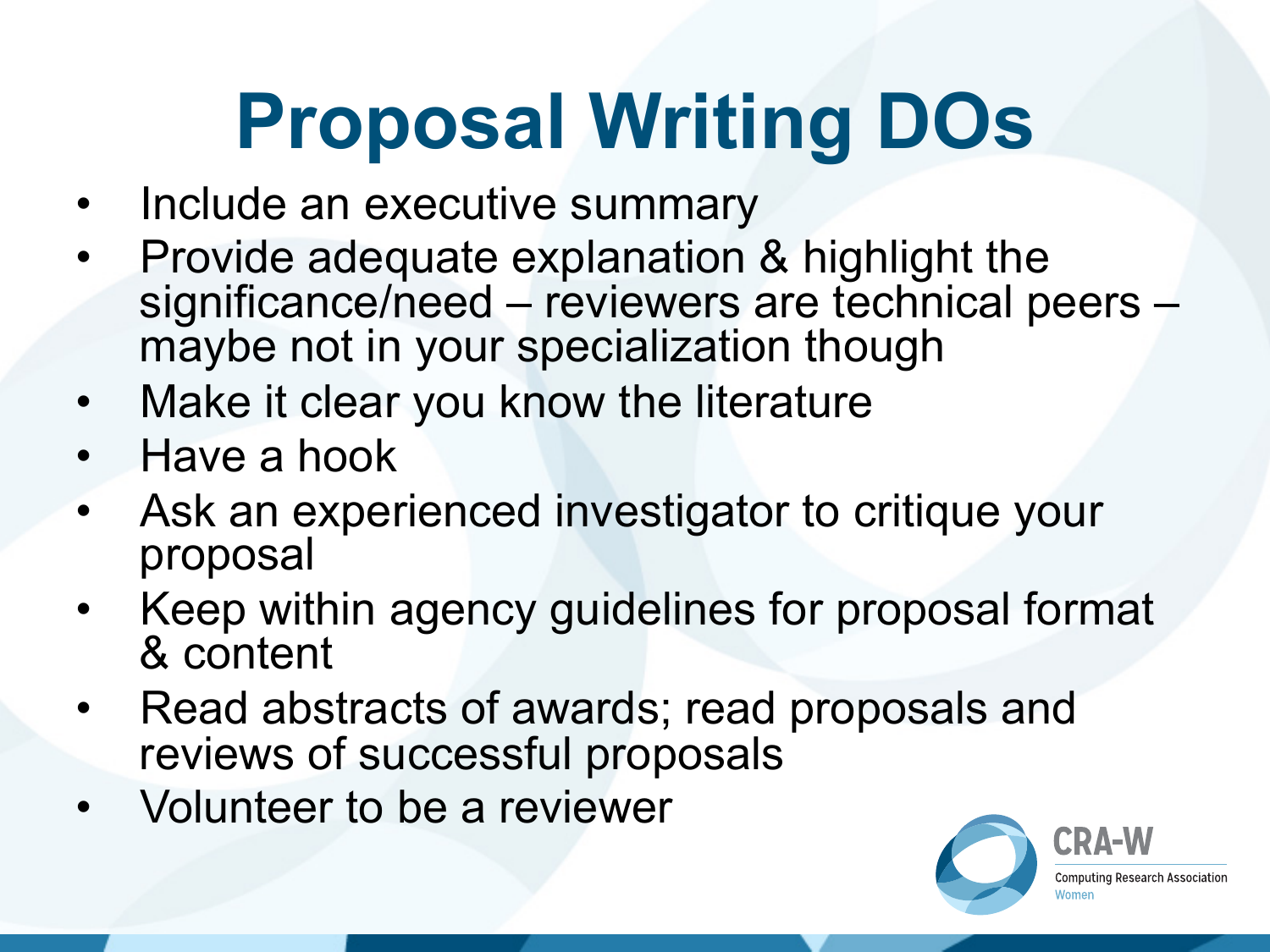## **Develop Your Reputation**

Identify a strong research problem with clear shortterm, medium-term, and long-term goals Be mindful of overlap/collaborations with advisors/ senior faculty Establish & brand your lab/group as quickly as possible Identify and mentor strong students at all levels Recruit multiple senior mentors across the country Publish steadily in high impact venues

• Selectively do service that enhances your reputation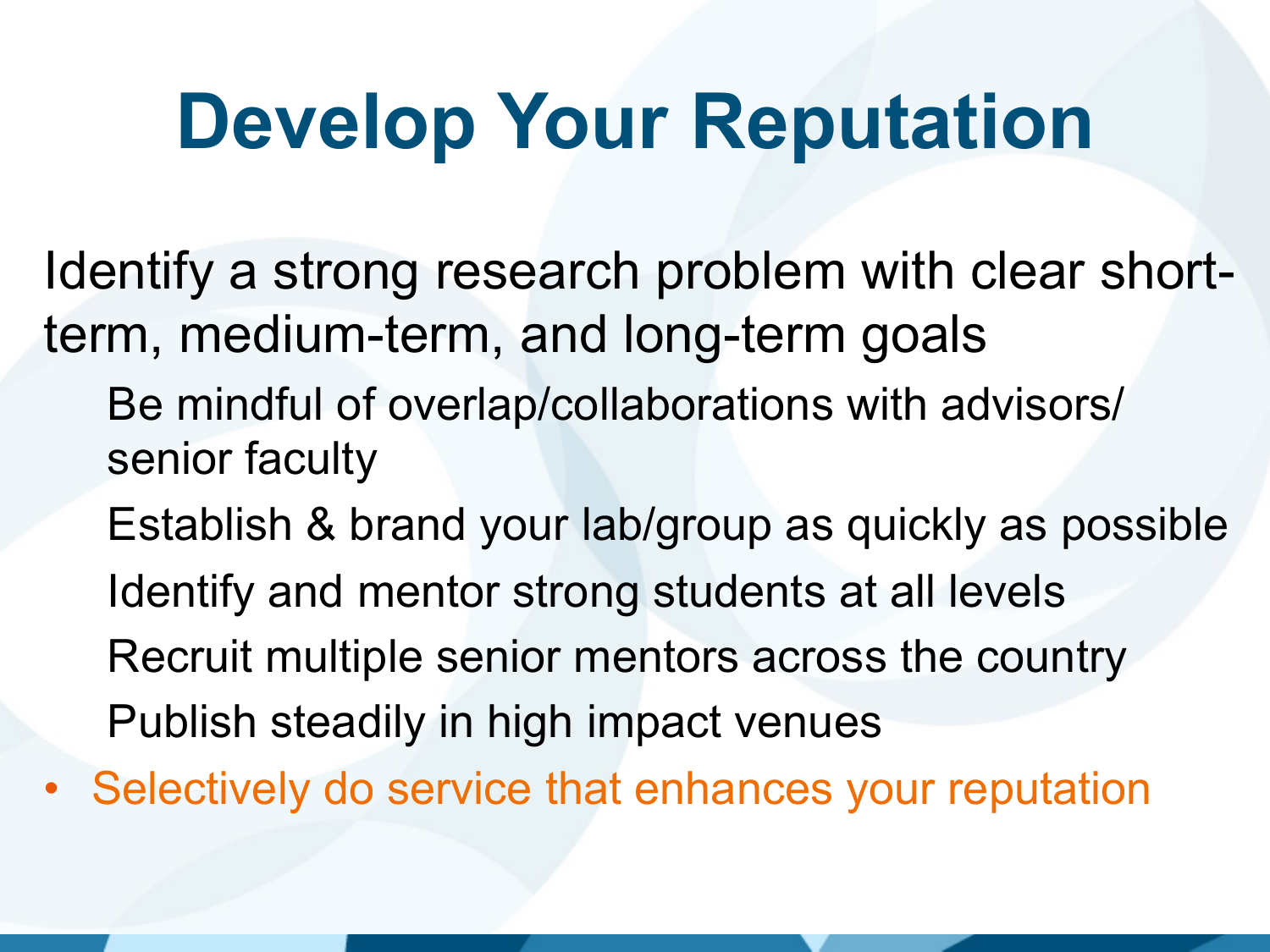# **Deliberate Networking**

- Who should you meet?
	- Established researchers in your field
	- Your contemporaries
	- Representatives of funding agencies
	- People working on challenging/rich applications that need research support
- Where can you meet them?
	- At your institution / Invite them to give a talk
	- At conferences/workshops
	- At review panels, program committee meetings, etc.



CRA-W Research Associatio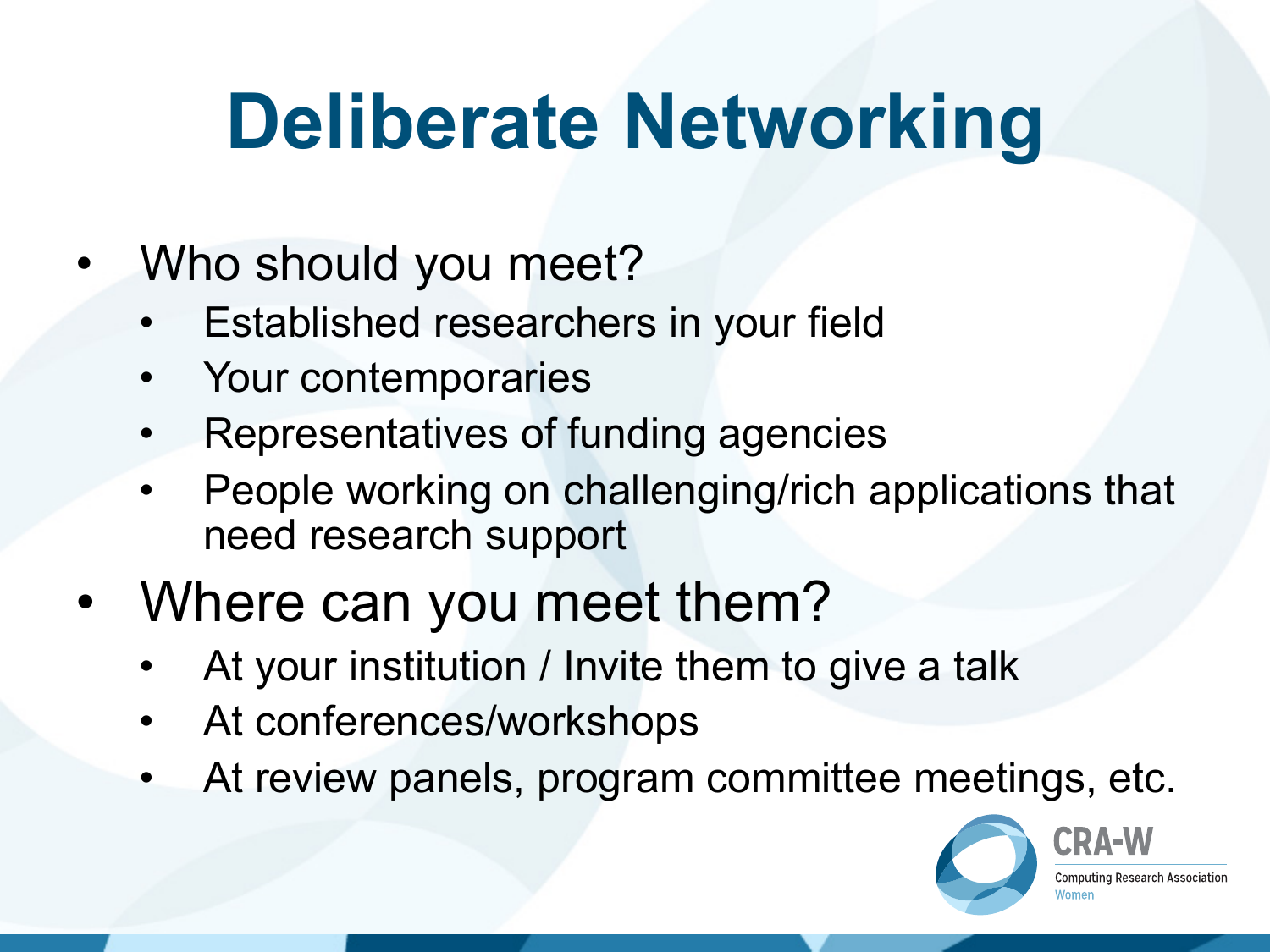### **Deliberate Networking At a Meeting or Conference**

- Speak! Don't just stand there.
- Engage in questions and discussions with speakers after their presentations.
- Talk to the person sitting next to you.
- Get someone to introduce you.
- Talk to people who come up to you.
- Don't just hang around with your friends.

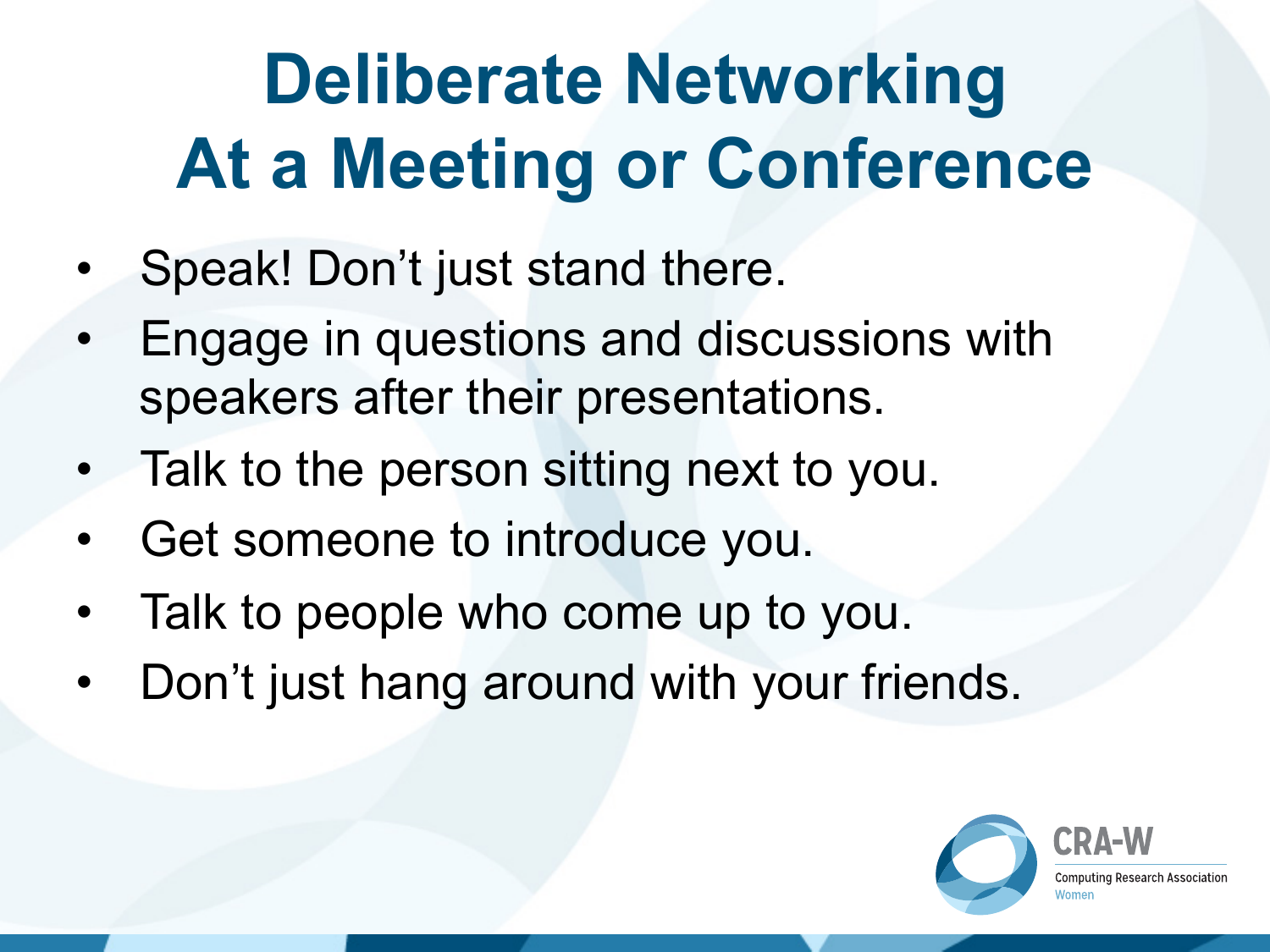# **Build Collaborations**

- Collaborations expand your mind and your reputation
- Choose people you enjoy and can work with
- Senior collaborators open doors/get grants; junior collaborators present new directions and do more work
- Be generous with co-authorship on publications and giving credit in talks
- Explore broadly, consider interdisciplinarity (but carefully before tenure)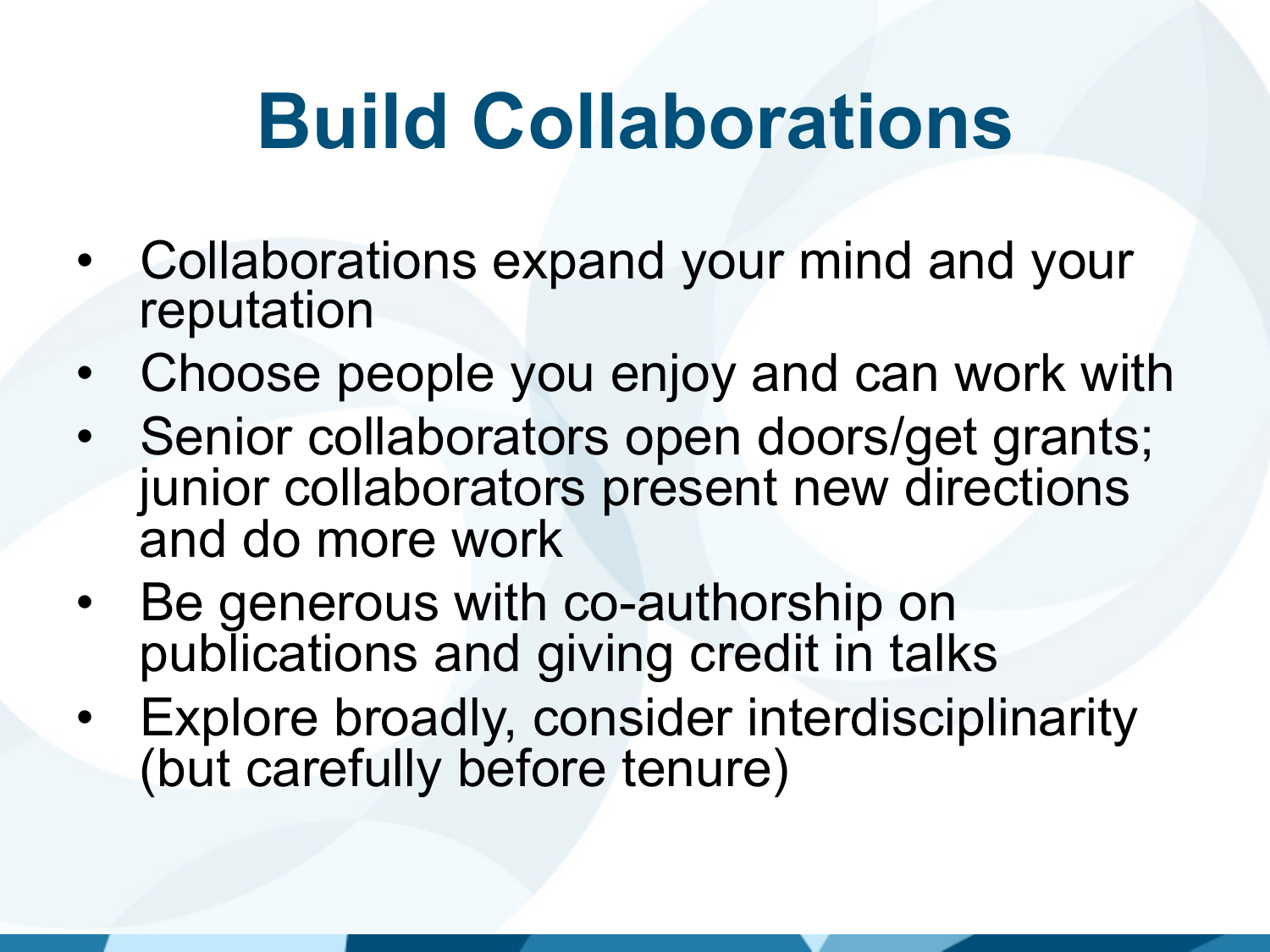## **Build Collaborations**

#### Do

Communicate effectively and be responsible Make sure you have an impactful part of the project Learn to multi-task and do it forever Have a contingency plan

Don't

Be a "student" for someone else Take it personally if a collaboration does not work Expect collaborators to change Be the programmer or tech support for another discipline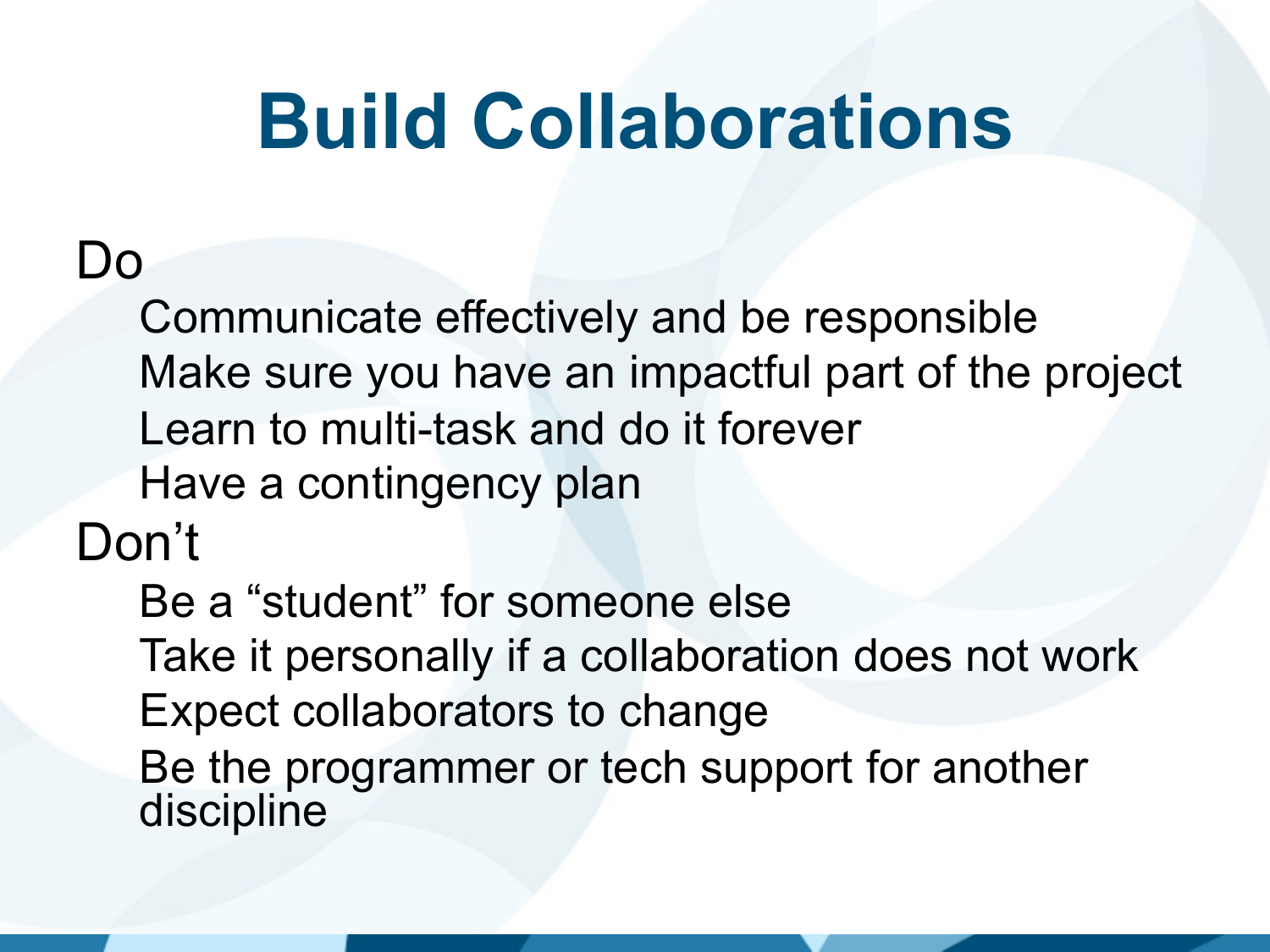## **Be Your Own Advocate**

Present and showcase your work regularly and broadly (not just in a narrow area/field)

Elevator speeches

Blogging, microblogging, social media

Departmental seminars, symposia, manager meetings

Outreach venues

Meet program managers and organizational leaders who can have influence on your funding

Go to visioning/leadership meetings Network your best students, reflected glory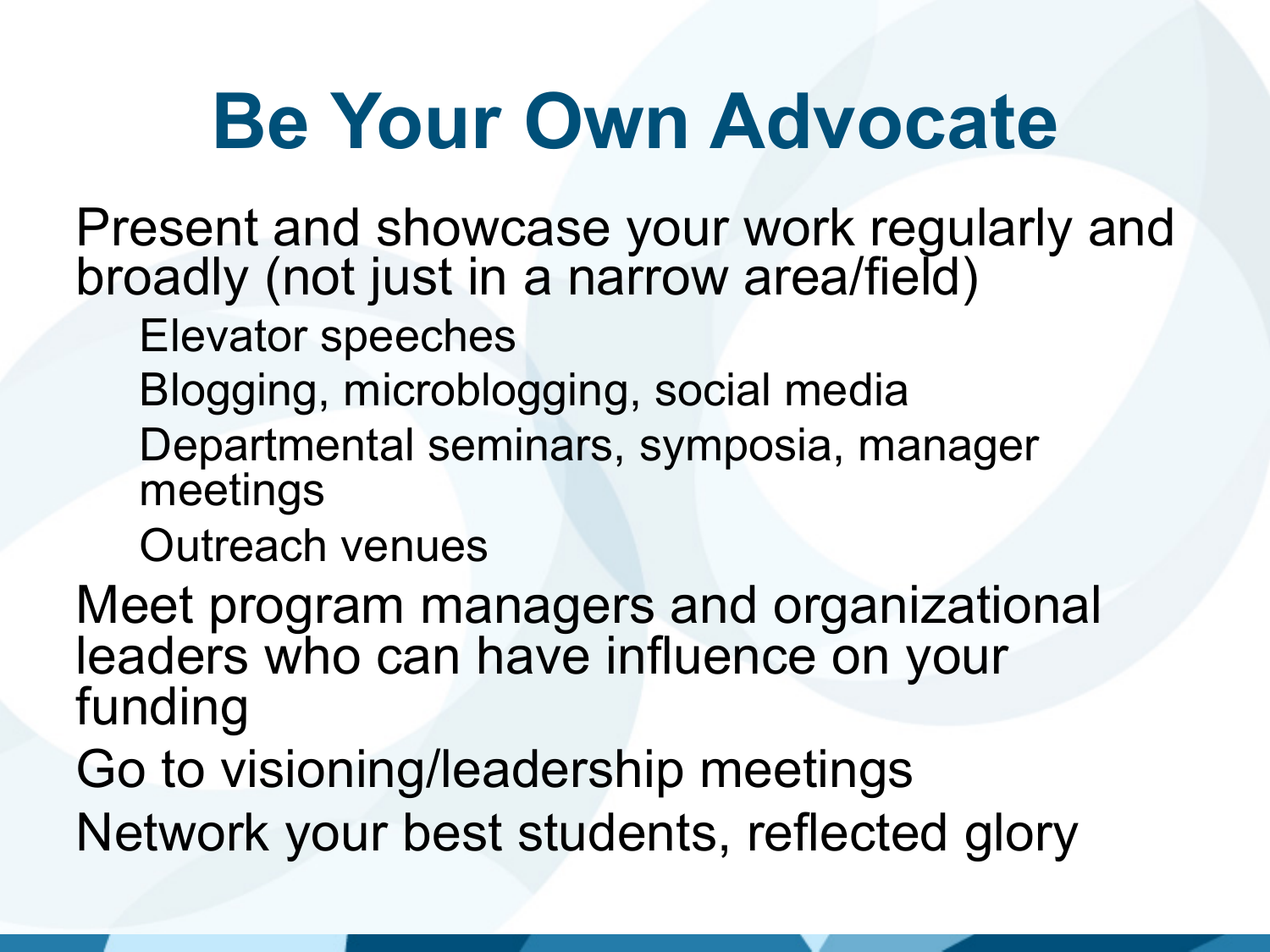### **Be Your Own Advocate**

Take credit for **your** work Avoid people who do not give you credit Find advocates and nurture them Own your success, brag appropriately Push your agenda; do not take "no" for an answer or personally (take a cue from men: they hear "no" as "not now")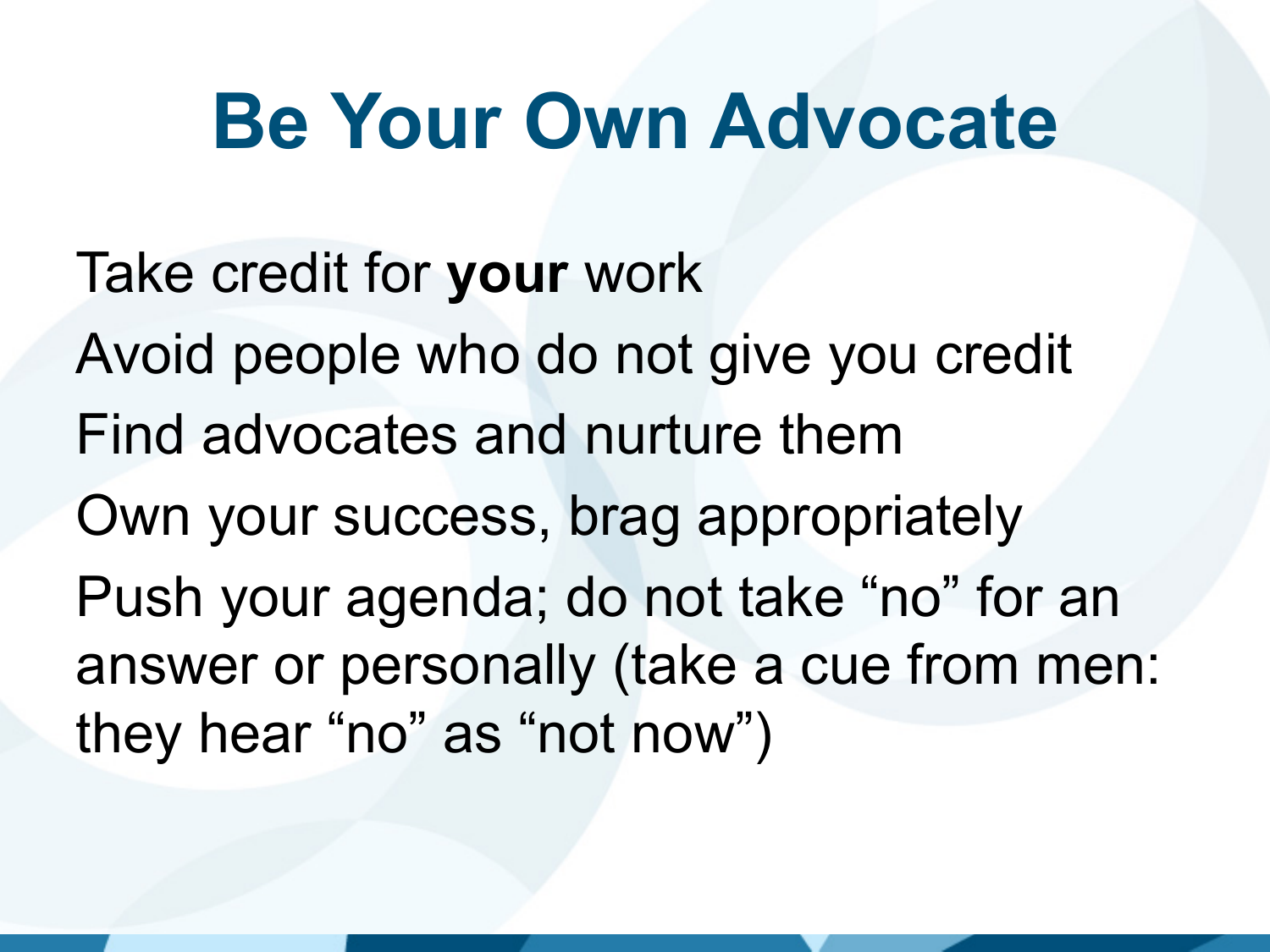### **Creating Research Time from Teaching Activities**

- Grad/Undergrad TAs (time savings!)
- Teach courses that support your research
- Build into any class something that benefits your research
- Read research papers with students
- A student project that will benefit your research
	- Good for all students
	- Can also generate undergraduate student research

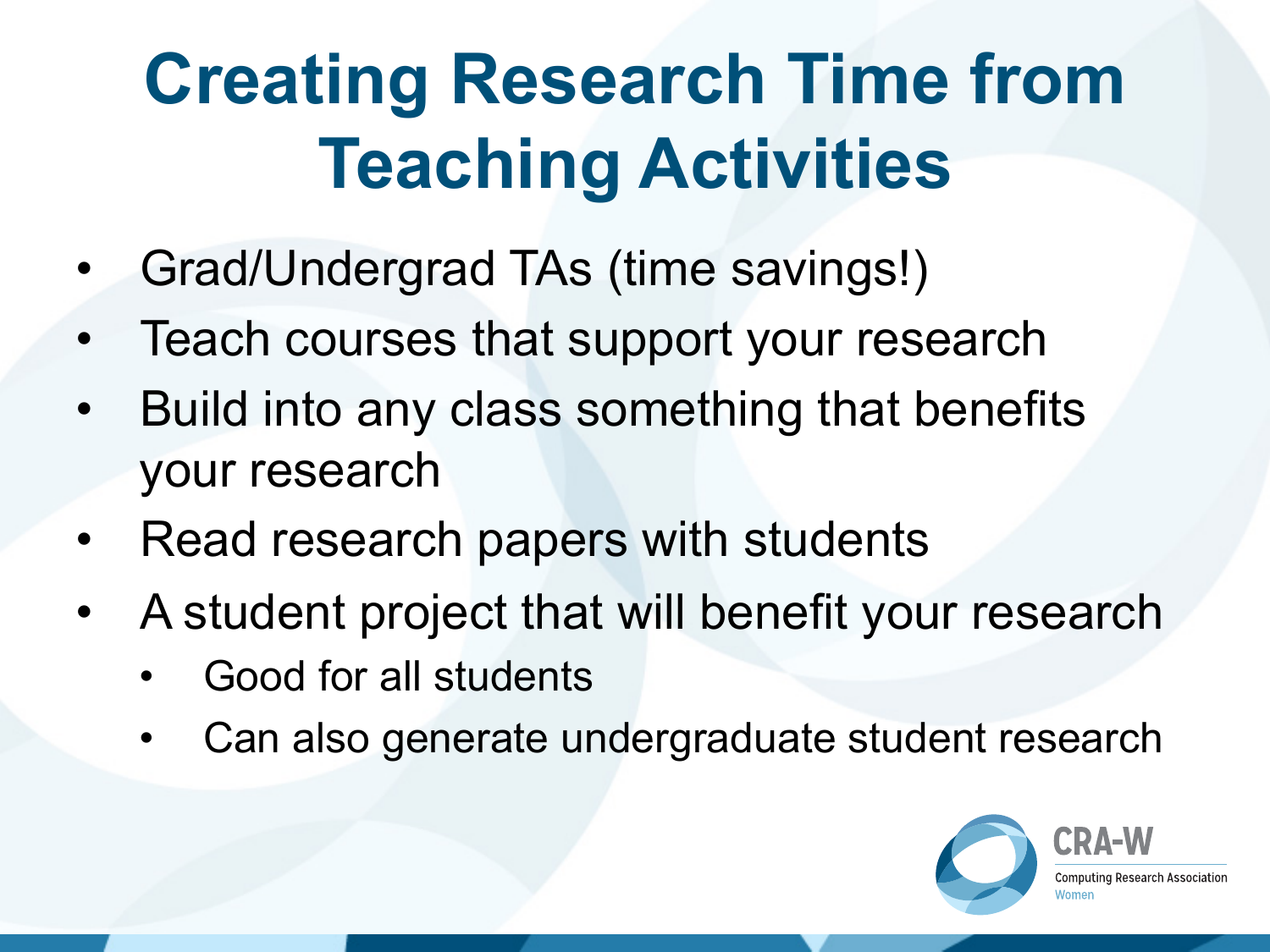# **In closing**

Enjoy what you do… it's a great career Feel and share the passion in research

#### Don't pull the ladder up!

*Thanks to AJ Brush, Kathy Yelick, Ellen Walker, Maja Matarić, Lise Getoor, and Ashley Stroupe for content contributions*